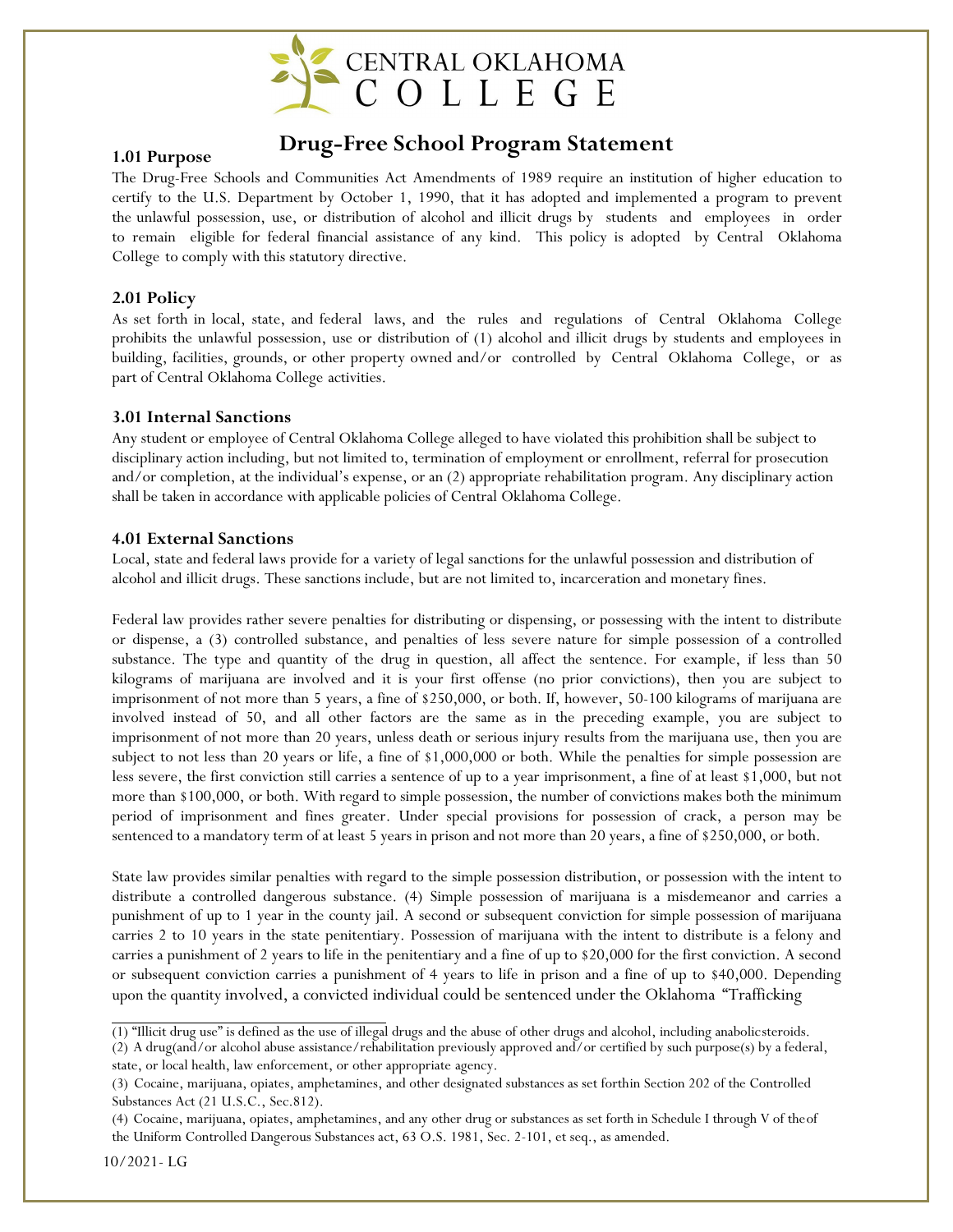in Illegal Drugs Act" which provides for much harsher penalties. In addition, state law provides that the possession of, or possession with the intent to consume 3.2 beer by someone under 21 years old in a public place, is a misdemeanor punishable by a fine not to exceed \$100.00 or by appropriate community service not to exceed 20 hours. Possession of other alcoholic/intoxicating beverages by someone under 21 years old in a public place is a misdemeanor punishable by imprisonment in the county jail for not more than 30 days, a fine not to exceed \$100.00, or both. There are also state laws concerning driving under the influence of alcohol and using a false driver's license to obtain 3.2 beer or alcoholic beverages. Depending upon the number of previous convictions, or gravity of the circumstances, you may be convicted of a felony or misdemeanor for such an offense. It is most likely that you will also forfeit your driving privileges in the event you are convicted of such an offense.

There are also local and State laws similar to those described above. If drugs are involved, the city will, most likely, defer to the state or federal authorities because their penalties are more severe. If alcohol is involved, you may be convicted of violating both local and state law and punished according to bothlaws. Courts do not excuse individuals convicted of these offenses from a prison sentence to go to college or work. A conviction of such an offense is a serious blemish on your record which could prevent you from entering many careers or obtaining that badly wanted job.

Further information regarding these local, state, and federal laws may be found in Student Services and is available to students and employees. Students and employees are encouraged to review this information. The above referenced examples of penalties and sanctions are based upon the relevant laws at the time of adoption of this policy statement. Such laws are, of course, subject to revision or amendment by way of the legislative process.

#### **5.01 Health Risks**

Alcohol and other drug use represent serious threats to health and quality of life. More than 25,000 people die each year from drug related accidents or health problems. With most drugs it is probable that users will develop psychological and physical dependence. The general categories of drugs and their effects are as follows:

**Alcohol** - short-term effects include behavioral changes, impairment of judgment and coordination, greater likelihood of aggressive acts, respiratory depression, irreversible physical and mental abnormalities in newborns (Fetal Alcohol Syndrome) and death. Long-term effects of alcohol abuse include damage to the liver, heart and brain, ulcers, gastritis, malnutrition, delirium tremens and cancer. Alcohol combined with other barbiturates/depressants can prove to be a deadly mixture.

**Amphetamines/Stimulants** - seriously affect the liver, cardiovascular, and reproductive systems. Can cause sterility in males and females, as well as impotency in males.

**Barbiturates/Depressants** - (downers, Quaaludes, Valium, etc.) slows down the central nervous system which can cause decreased heart and breathing rates, lower blood pressure, slowed reactions, confusion, distortion or reality, convulsions, respiratory depression, coma and death. Depressants combined with alcohol can be lethal.

**Cocaine/Crack** - stimulates the central nervous system and is extremely addictive, both psychologically and physically. Effects include dilated pupils, increased heart rate, elevated blood pressure, insomnia, loss of appetite, hallucinations, paranoia, seizures, and death due to cardiac arrest or respiratory failure.

**Hallucinogens** - (PCP, angel dust, LSD, etc.) interrupt the functions of the part of the brain which controls the intellect and instincts. May result in self-inflicted injuries, impaired coordination, dulled senses, incoherent speech, depression, anxiety, violent behavior, paranoia, hallucinations, increased heart rate and blood pressure, convulsions, coma, and heart and lung failure.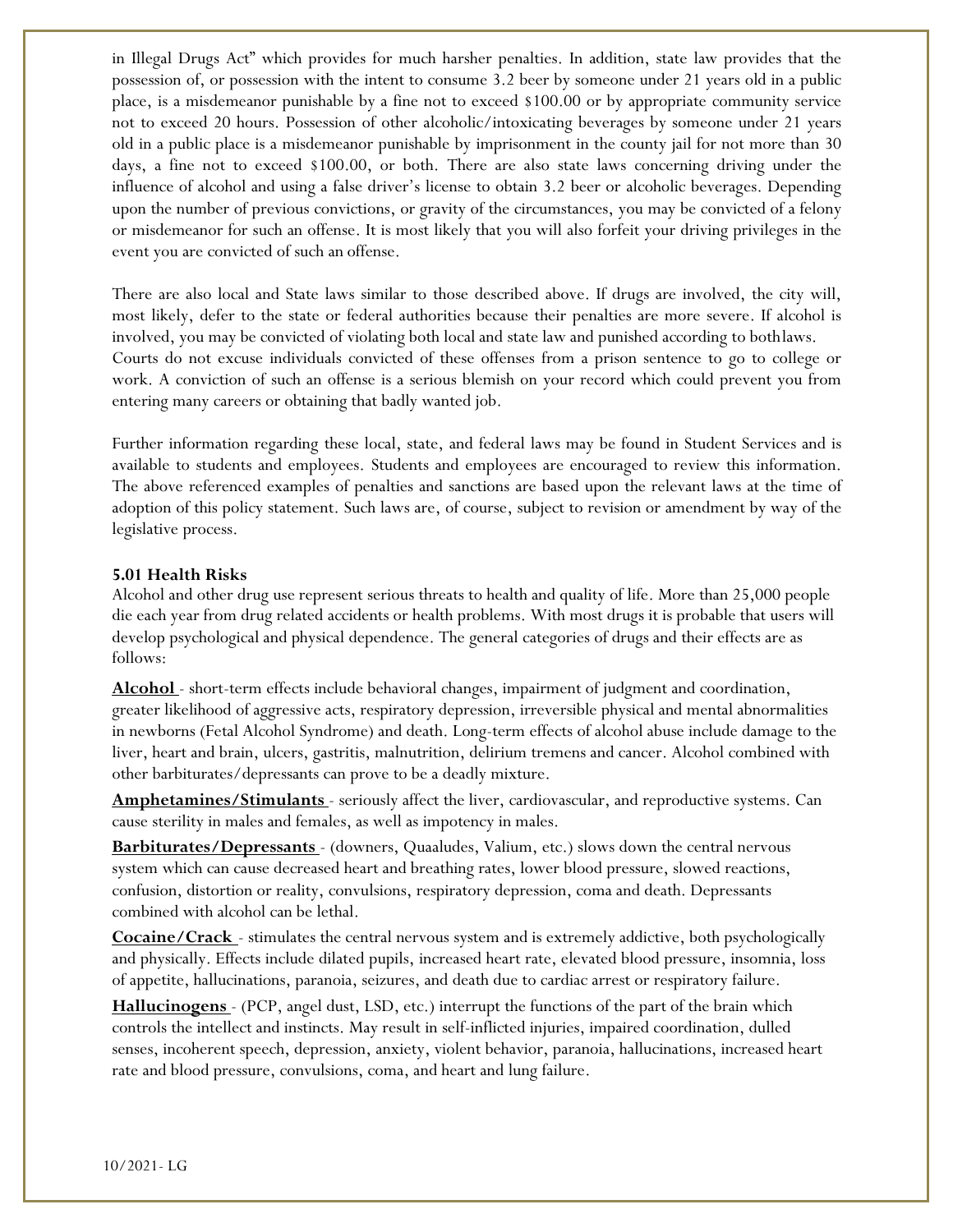**Cannabis** - (marijuana, hashish, hash, etc.) impairs short-term memory, comprehension, concentration, coordination, and motivation. May also cause paranoia and psychosis. Marijuana smoke contains more cancer-causing agents than tobacco smoke. The way in which marijuana is smoked--deeply inhaled and held

in the lungs for a long period--enhances the risk of getting cancer. Combined with alcohol, marijuana can produce a dangerously multiplied effect.

**Please note – while medical marijuana is legal in the State of Oklahoma, it is not legal on the federal level and therefore not recognized as an exemption for the Drug Free School policy, or for any required drug screenings, if your program of study requires one. Additionally, the use of medical marijuana may negatively impact future employment opportunities.**

**Narcotics** - (smack, horse, Demerol, Percodan, etc.) initially produce feeling of euphoria often followed by drowsiness, nausea, and vomiting. An overdose may result in convulsions, coma and death. Tolerance develops rapidly and dependence is likely. Using contaminated syringes to inject such drugs may result in AIDS.

**Tobacco/Nicotine** - some 170,000 people in the United States die each year from smoking due to related coronary heart disease. Some 30 percent of the 130,000 cancer deaths each year are linked to smoking. Lung, larynx esophagus, bladder, pancreas, and kidney cancers strike smokers at increased rates. Emphysema and chronic bronchitis are ten times more likely among smokers.

Further information concerning health risks may be found in Student Services. You should also consult your personal physician about the health risks associated with alcohol and drug abuse.

### **6.01 Drug/Alcohol Counseling and Rehabilitation Programs**

There are programs in the community or nearby that may suit your needs for programs of this nature. A list of such programs, their locations and phone numbers is maintained in Student Services, and attached to this policy statement. Seeking help from, being referred to, or from these services is confidential, and will not, alone, result in disciplinary action. Individual privacy will, of course, be maintained in any counseling/rehabilitation process. In addition, the attached list of toll-free hotline numbers may be of use to someone needing help or advice.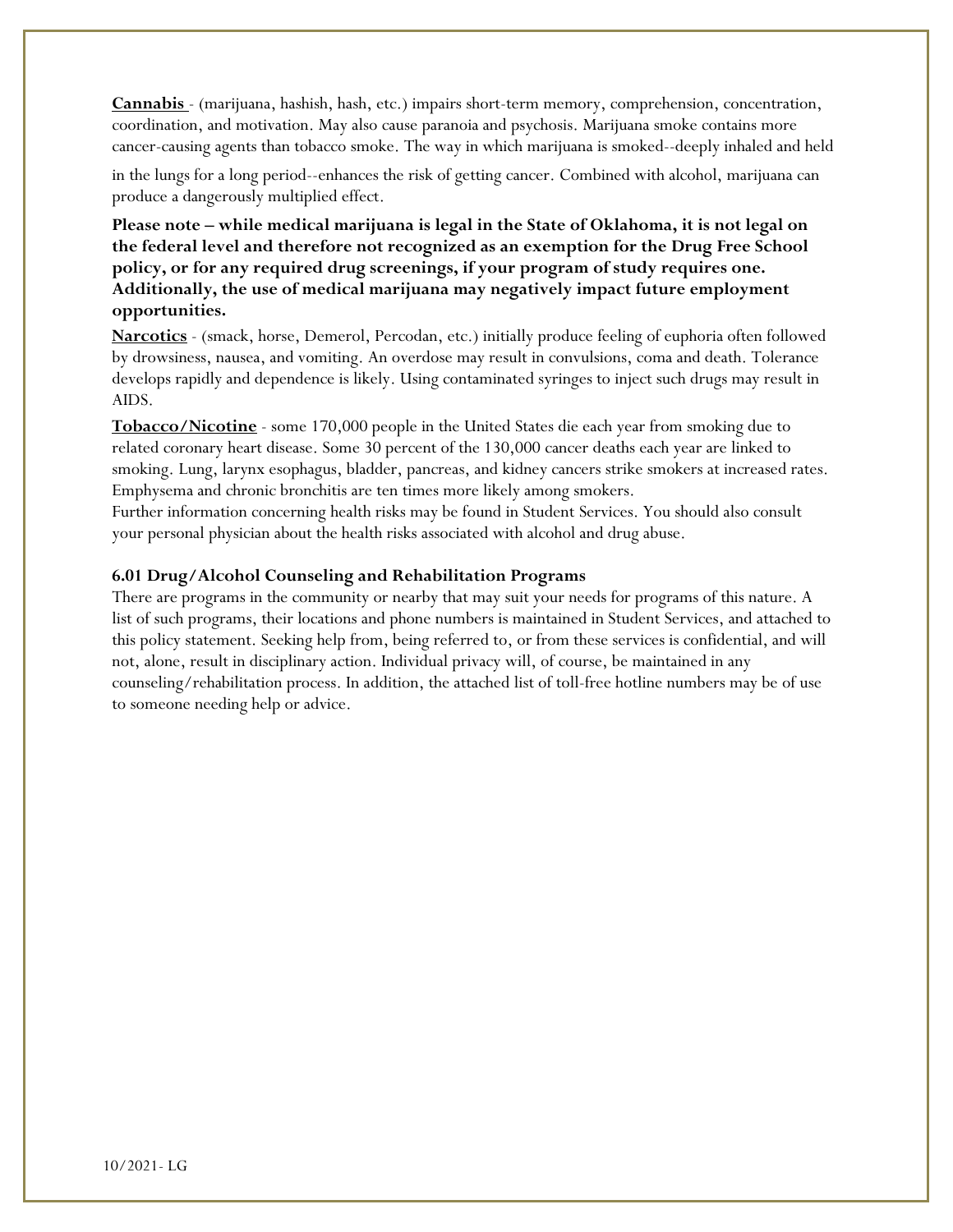## **Alcohol/Drug Counseling and Rehabilitation Programs**

The following is a condensed list of drug and alcohol counseling and treatment programs available:

#### **National Council on Alcoholism Cocaine Help line START - Chemical Dependency**

1-800-622-2255 1-800-COCAINE 1000 N. Lee Avenue 7 days a week, 24 hours a day Oklahoma City, OK 73102 (405) 272-6835

#### **Edmond Memorial Hospital Alcoholic Anonymous Care Unit Hospital Program**

Recovery Center 2300 N. Kelly Avenue St. Anthony Hospital 1 South Bryant Oklahoma City, OK 1000 N. Lee Avenue Edmond, OK (405) 424-2412 (24 hrs.) Oklahoma City, OK (405) 341-6300 (405) 272-6216

#### **Alcoholics Anonymous Chance to Change Foundation Palmer Drug Abuse Program**

4938 E. 49th 5228 Classen Circle 711 S. Sheridan Tulsa, OK Oklahoma City, OK Tulsa, OK 74112 (918) 627-2224 (405) 840-9000 (918) 832-7763

# **Oak Crest Hospital Oak Crest Hospital Alcohol Training and Education**

**Inpatient: Outpatient:** 2800 NW 36th, Ste. 101 1601 Gordon Cooper Drive 420 N. Kickapoo Oklahoma City, OK Shawnee, OK 74801 Shawnee, OK 74801 (405) 943-7483 (405) 275-9610 (405) 275-1425

#### **Community Counseling Center Life Improvement Center 12 and 12 Inc.**

1140 N. Hudson 4420 S. Mingo Road 6333 E. Skelly Drive Oklahoma City, OK Tulsa, OK Tulsa, OK (405) 272-0660 (918) 665-2501 (918) 664-4224

### **Hillcrest Behavioral Health Care Alcohol & Drug Rehab National Institute on Drug Abuse**

1125 S. Trenton Street 1-800-861-1768 1-800-662-HELP

Tulsa, OK 74120 (918) 579-7180